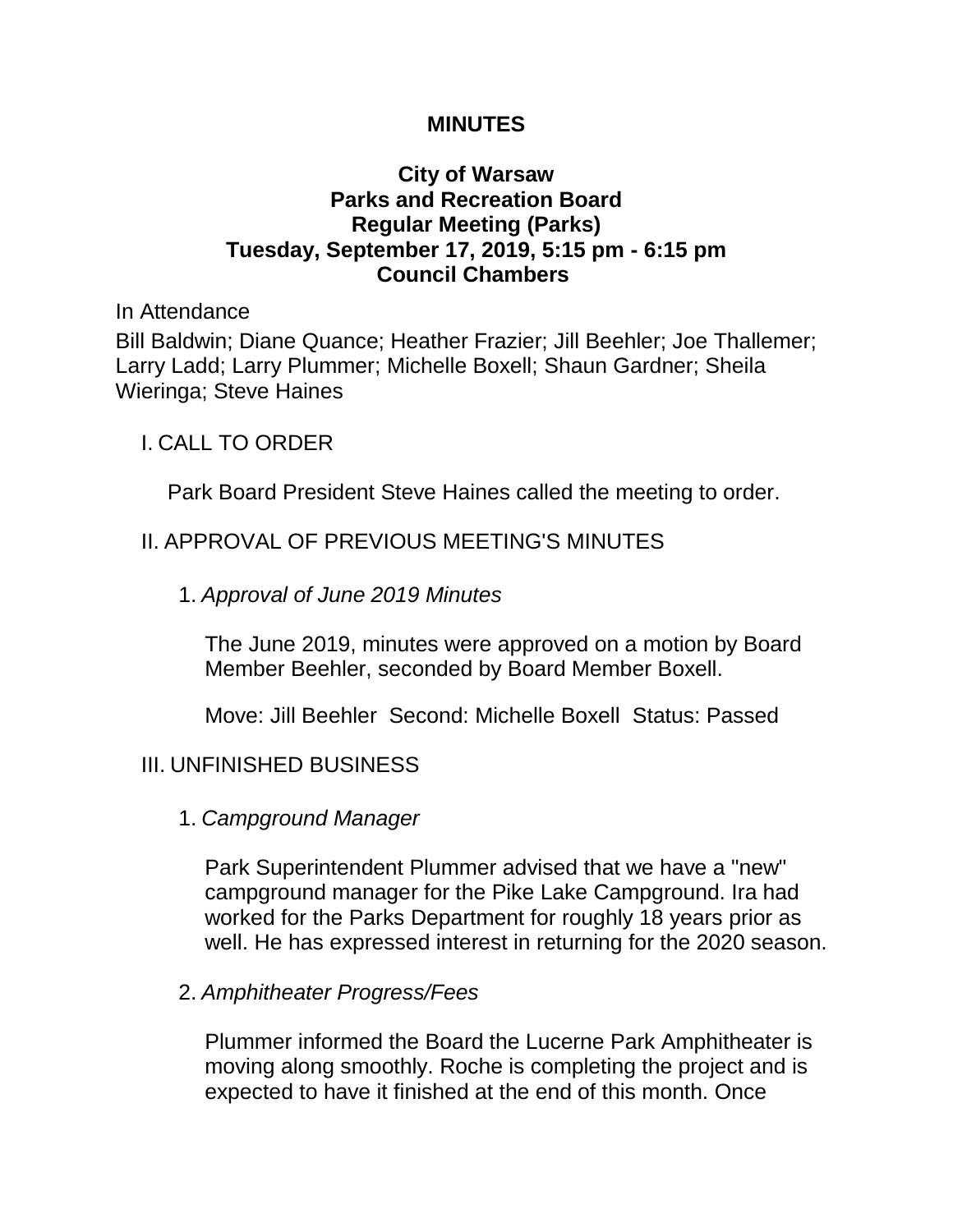Roche has completed their end of the project, park employees will come in and run electrical, place the ornamental lights, and also apply grass seed. The ribbon cutting for the area will be done in the spring time.

Because of the large improvements, Plummer asked the Board to consider the fees they would like to see the facility rented for. The past rental fee for the amphitheater was \$26.75. Plummer stated he thinks the rental fee should be comparative to what we charge for the Central Park Plaza. We would like to get these fees locked in no later than December, so we can start to schedule reservations for the 2020 rental season.

3. *Kelly Park Parking Lot Progress*

As a continued process to improve Kelly Park, G&G will be starting to install a new parking lot next Monday on the south side of the park. This will be located right off Baker Street to help add additional parking for both the park itself but also for the sledding hill.

## IV. NEW BUSINESS

### 1. *K21 Grant Opportunity Discussion*

Mayor Thallemer advised that both KYLA and the K21 Community Foundation have expressed the need for more outdoor community involvement during the winter months. To help push this initiative, the K21 Foundation's Board voted and approved a contribution of 1 million dollars for an ice skating facility. Due to the large amount of the grant being offered, Mayor Thallemer advised he felt it was worth further consideration.

Their are numerous locations near and around Central Park that could possibly be the site for the facility. Possible locations could include Bixler Park at the North end or where the tennis courts are currently located, near Nye Park or where Buffalo and Indiana Street connect, incorporated into the mixed use building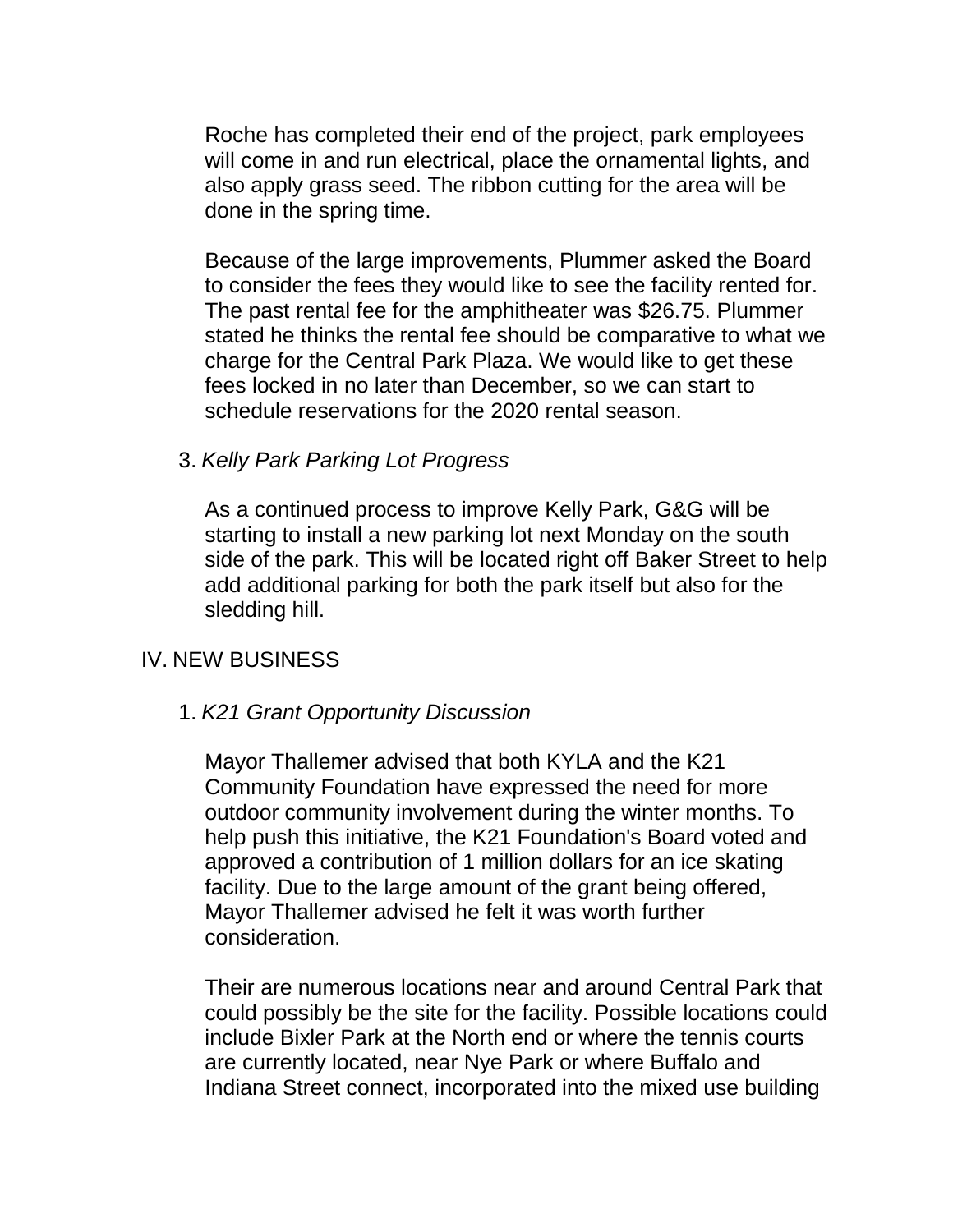proposed where our office was located in Central Park, or even possibly a different park within Warsaw City Limits. Mayor stated he understands one of the biggest deterrents when the ice facility was last proposed was the cost of maintaining the facility as well as labor costs associated with running it. With that being said, Mayor advised he may have access to an endowment fund, which would be specifically used for winter time recreational use.

The Mayor asked the Board thinks about possible locations and encourages the Board to reach out to Rich Haddad from K21, to see if he could come to the next Park Board meeting to discuss the grant opportunity and possible locations for the ice skating facility.

### 2. *Park Office Temporary Location*

Superintendent Plummer advised that the Park Office has moved to our temporary location at the Pete Thorn Youth Center, 800 N Park Avenue. All other contact information will remain the same.

#### 3. *Maintenance Report*

Maintenance Director Gardner stated that since our last Park Board Meeting, the Parks Department has installed the playground at Kelly Park, which was quite the large undertaking. We also held the ribbon cutting for both the new playground and the pickleball courts on September 4, 2019. Gardner advised that a few days following the ribbon cutting he took his family to Kelly Park and their were about 20 kids playing on the playground. He stated that numerous people were walking from the nearby neighborhoods and believes the park is a great contribution to the South side of town.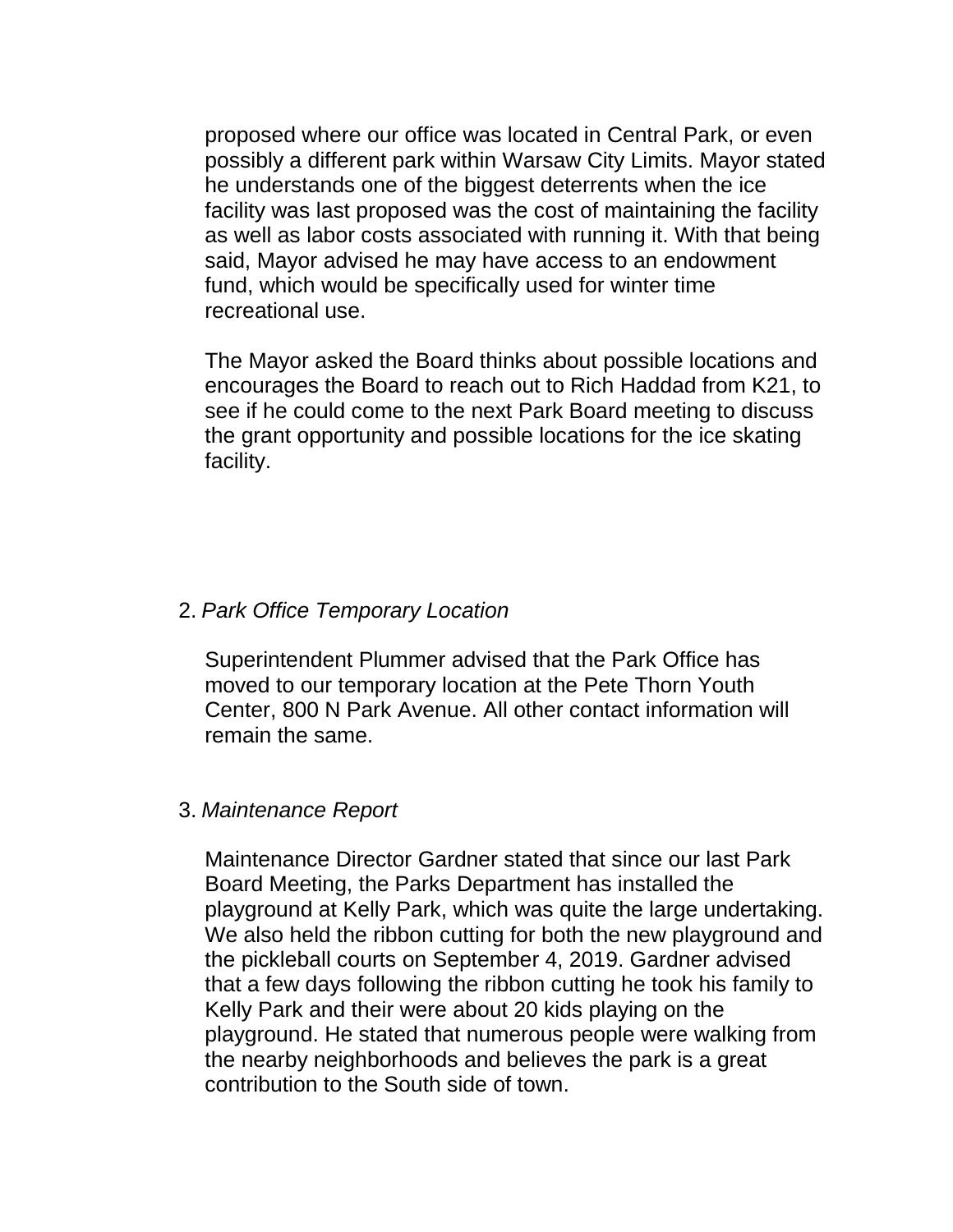Park employees are gearing up for fall. Around October 1st, we will start the winterization process with the parks by removing the picnic tables, closing the restrooms, and blowing out the water lines for the sprinkler system. We've also started checking some Christmas lights.

#### 4. *Mantis Relocation-Conceptual Design*

Recreation Director Wieringa informed the Park Board she had contacted American Ramp Company to put together a conceptual design for the relocation of the Mantis Skate Park. The conceptual design will include an overall design of a new skate park facility at Richardson-Dubois Park.This process was initially part of both the 5 Year Master Plan as well as the Stellar Project.

### 5. *Recreation Report*

Recreation Director Wieringa reviewed the participation of the summer events and advised all summer staff is done, with the exception of the skate park employees. Fall and winter programs are starting to gear up. Additionally, she has started working on the sponsorship guides and then starting next month, she will start to review bands for the 2020 concert season.

Park Board Vice President Larry Ladd had asked if we had heard of any issues regarding the shortage of lifeguards on our beaches. Plummer stated that he does not recall hearing about any issues, as it is a nation wide issue. He did advise that our insurance company had contacted the department and voiced concerns over the pier when lifeguards were not present. Due to these concerns, we have placed signs on the piers that ask park patrons to not swim or jump off the piers when lifeguards are not present. Additionally, the insurance company also asked that we eliminate the diving boards at both Pike Lake and Center Lake.